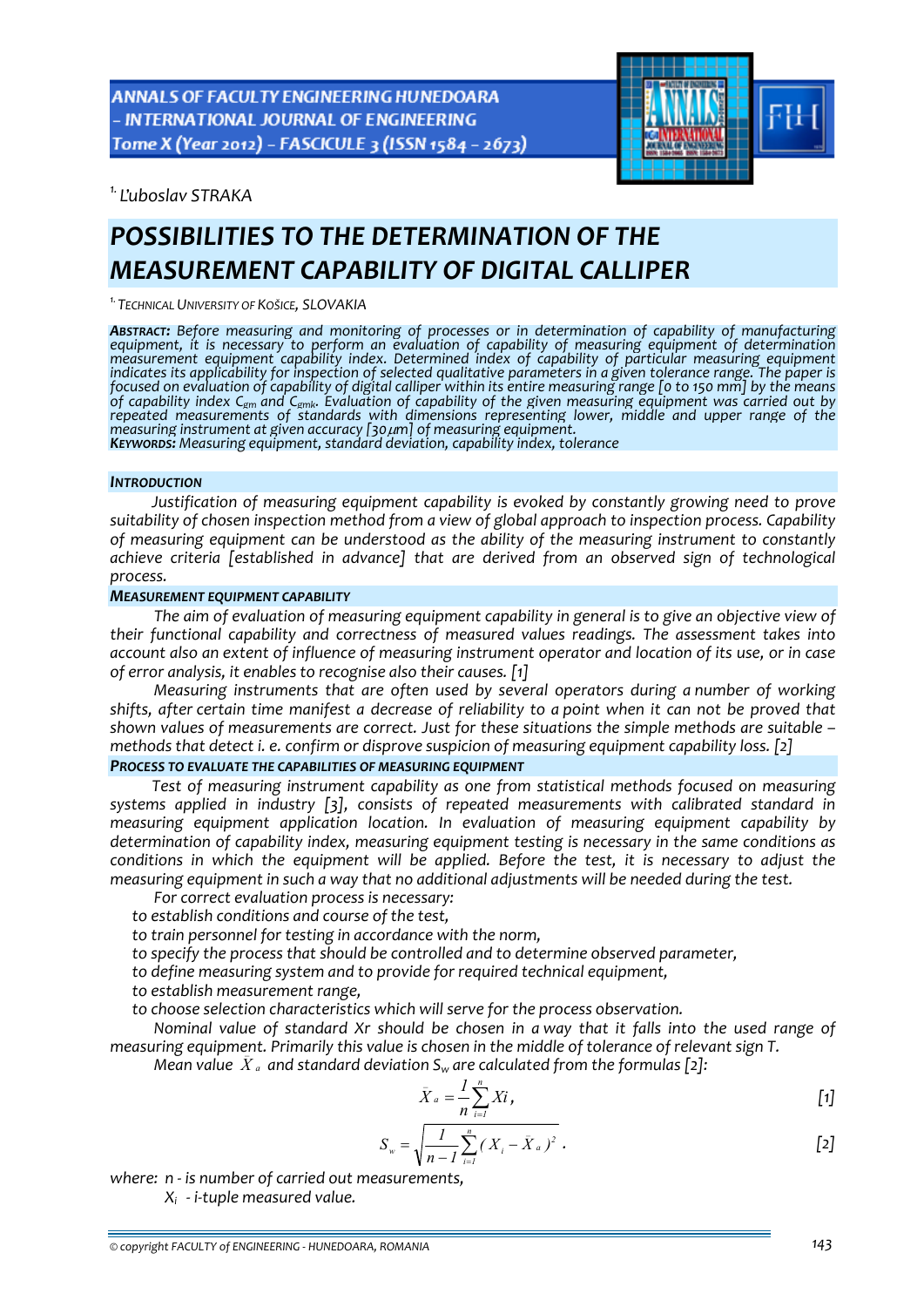*The Cgm value [capability gauge measurement] represents the influence of the measurement arrangement on the measurement value distribution and the value Cgmk represents the influence of the measurement equipment on the distribution. Capability indexes Cgm and Cgmk are calculated from the formulas:*

$$
C_{\rm g} = \frac{\theta, 2.T}{6.S_w} \tag{3}
$$

$$
C_{\text{gmkU}} = \frac{(X_r + 0.1 \cdot T) - \bar{X}_a}{3. S_w},
$$
 [4]

$$
C_{\text{gmtL}} = \frac{\bar{X}_a - (X_r - 0, I.T)}{3. S_w}.
$$
 [5]

*where: T ‐ tolerance of sign, Xr ‐ conventional true value [nominal size of standard].*

*In evaluation of capability indexes CgmkU and CgmkL, usually the lesser value is taken into consideration. Criterion for capability evaluation is fulfilling of condition C<sub>gmkU</sub> and C<sub>gmkL</sub> ≥ 1.33. In the case that one of capability index values is lesser than 1.33, the measuring instrument is deemed incapable [unsuitable]. [4]*

## *EVALUATION THE MEASUREMENT CAPABILITY INDEX OF DIGITAL CALIPER*

*For evaluation of entire range of measuring equipment [5], such combination of gauge blocks is recommended which enables checking in positions responding to integer multiple of nominal gradient [6], but also in between these positions. Capability evaluation of digital calliper DIGIMATIC was carried* out in the same conditions in which the given device will be used, i. e. in laboratory conditions at *ambient temperature of 20°C. Checking with Johansson gauge block was carried out in the same place and at the same position. Following table shows basic parameters of measuring equipments used in verification test of digital calliper capability.*

| Tab. 1. Measuring range and accuracy of applied measuring equipments [8] |  |  |
|--------------------------------------------------------------------------|--|--|
|                                                                          |  |  |

| Measuring equipment        | Range                      | Accuracy class | Accuracy | Manutacturer |
|----------------------------|----------------------------|----------------|----------|--------------|
| Digital calliper DIGIMATIC | $0\div 150$ mm             |                | 0.03mm   | MITUTOYO     |
| Johansson gauge blocks     | $4.0 \div 131.4 \text{mm}$ |                | ±0.8um   | MITUTOYO     |



*Fig. 1 The verification test of measurement equipment capability index a digital micrometer with using Johansson gauge blocks*

*For verification of capability of observed digital calliper the set of steel gauge blocks in accordance with standard DIN EN ISO 13 385‐1, VDI, VDE and DGQ2618, of accuracy class 1 (dimension 30.0; 41.3; 131.4mm; diameter 4.0 and 25 mm) was applied. Nominal dimension for verification test with gauge blocks was value*  $X_{r1} = 4.0$ *mm;*  $X_{r2}=25.0$  *mm* and  $X_{r3}=30.0$  *mm* for lower zone of *calliper measuring range, Xr4=41.3mm for middle zone of calliper measuring range, and*  $X_{rs}$ =131.4mm for *upper zone of measuring range of digital calliper DIGIMATIC.* 

*From recorded values the mean measured value*  $\overline{X}_{ai}$  and standard deviation  $S_{wi}$  were calculated with *statistical software SPCwin32 according to formulas (1) and (2). Results are shown in following table 2.*

| Evaluated dimension (etalon) $X_r$ [mm] | $\lceil mm \rceil$<br>Mean measured value $\overline{X}$ | Standard deviation $S_{wi}$ [mm] |
|-----------------------------------------|----------------------------------------------------------|----------------------------------|
| 4.0                                     | 4.0013330                                                | 0.0062345                        |
| 25.0                                    | 25.001167                                                | 0.0061317                        |
| 30.0                                    | 30.001000                                                | 0.0051089                        |
| 41.3                                    | 41.300500                                                | 0.0046668                        |
| 131.4                                   | 131.400667                                               | 0.0048246                        |

*Tab.* 2 Mean measured value  $\overline{X_{ai}}$  and standard deviation S<sub>wi</sub> of digital calliper

*Norm STN ISO 8258 states that if value of capability index of measuring equipment [7] is Cgm ≥ 1.34, measuring equipment is capable and if value of capability index of measuring equipment is from the interval* <sup>&</sup>lt;*1; 1.33*>*, measuring equipment can be deemed partially capable. Criterion for* evaluation of measuring instrument is set to values, C<sub>gmkU</sub> and C<sub>gmkL</sub>  $\geq$  1.33. From capability indexes C<sub>gmkU</sub> *and CgmkL smaller value of the calculated values is taken into consideration for evaluation of measuring instrument capability, this value in the same time becomes a minimal indicator of process capability*  $C_{gmk}$ . In the case that values of indexes  $C_{gmk}$  and  $C_{gm}$  are very low, it is necessary to find the reasons. *Following table shows results of calculations of measuring instrument capability indexes Cgm, CgmkU and CgmkL for particular evaluated dimensions of standards, calculated according to formulas (3), (4) and (5).*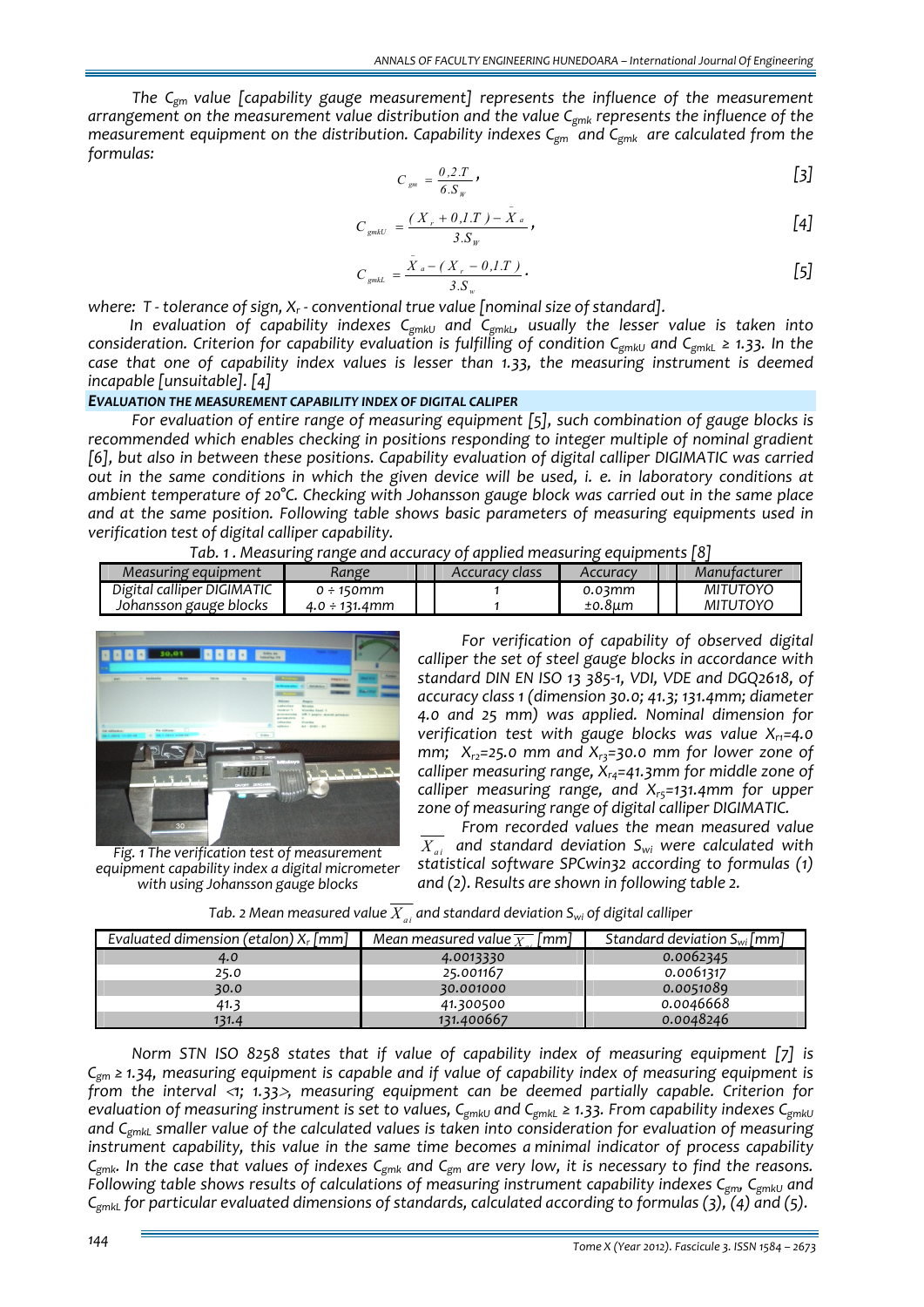

*Fig. 3. Mean and nominal measured values of standards with dimensions 30; 41.3 and 131.4 mm* Tab. 3. Measurement equipment capability indexes C<sub>gm</sub>, C<sub>gmkU</sub> and C<sub>gmk</sub>, of digital calliper for tolerance T = 0.20mm

| Evaluated dimension | $\overline{B}$ $\overline{B}$<br>-gilin L - J - - O |                   |          |                             |  |  |
|---------------------|-----------------------------------------------------|-------------------|----------|-----------------------------|--|--|
|                     | T = 0.20 mm                                         |                   |          | Fulfilling of the condition |  |  |
| (etalon) [mm]       | ∟gm                                                 | ∟ <sub>gmkU</sub> | $-$ gmkL | $\geq 1.33$                 |  |  |
| 4.0                 | 1.07                                                | 0.99              | 1.14     | partially fulfilled         |  |  |
| 25.0                | 1.09                                                | 1.02              | 1.15     | partially fulfilled         |  |  |
| 30.0                | 1.30                                                | 1.24              | 1.37     | partially fulfilled         |  |  |
| 41.3                | 1.42                                                | 1.39              | 1.46     | fulfilled                   |  |  |
| 131.4               | 1.38                                                | 1.34              | 1.42     | fulfilled                   |  |  |

*Results of experimental measurements show that tested digital calliper DIGIMATIC is for tolerance* of sign T = 0.20 mm partially insufficient since in lower zone of measuring range (4 to 30.0 mm) are values C<sub>gm</sub> and C<sub>gmku</sub> from interval <1; 1.33>. In the middle zone (30.0 to 41.3 mm) and upper zone (41.3